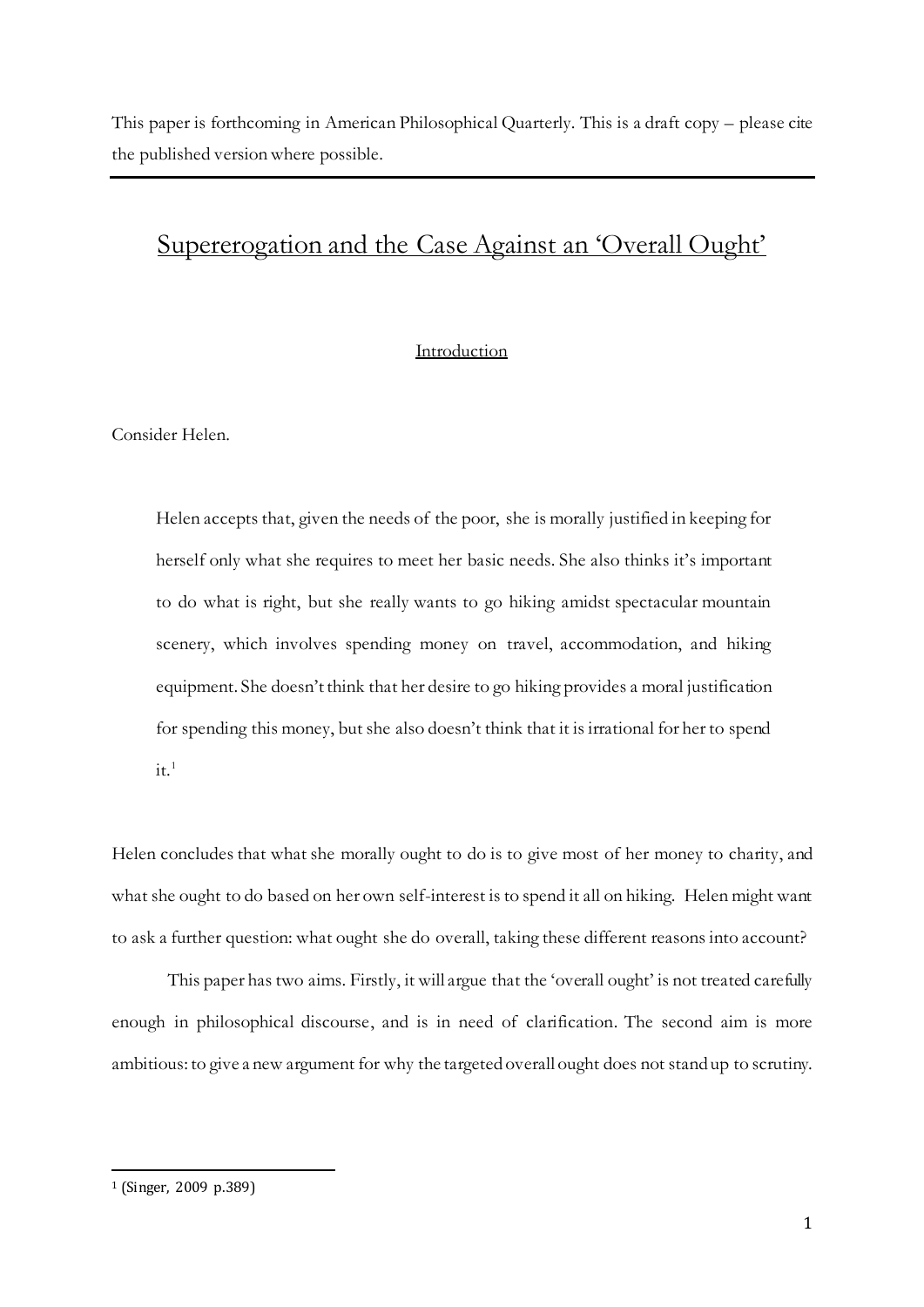The main problem I'll pose for my opponent will be a version of the paradox of supererogation,<sup>2</sup> and I'll also explain why it's only a problem for this specific kind of overall ought, rather than for non-moral oughts generally (such as prudential oughts). The problem, briefly stated, is this: when our overall obligations and our moral obligations come apart, then the overall ought obligates us *not* to follow our moral obligations. This, I will argue, is implausible. I will demonstrate that for four different analyses of what the 'overall ought' might mean, they will either come across a form of this problem or will not closely enough resemble the kind of concept people refer to when they talk about what we overall ought to do. First, I will explain the target concept in more detail.

## 1. What We Overall Ought to Do

I take the kind of overall ought the paper targets to be widely used. Dancy, for example, discusses an 'overall ought' as what we have most reason to do given all the 'contributory reasons', 3 and Davidson talks about what we should do all-things-considered.<sup>4</sup> Another example is Hurka, who describes the overall ought as it is used by a school of thought he calls the 'Sidgwick -Ewing' school.<sup>5</sup> Zimmerman discusses an overall ought from the perspective of virtue ethics.<sup>6</sup> But one of the best treatments of the overall ought can be found in McLeod,<sup>7</sup> as he argues for a coherent theory of an overall ought (which he refers to as the 'Just Plain Ought'). He frames it in terms of the kind of question above, which askswhat to do when there are conflicting oughts. He then says,

<sup>2</sup> The paradox of supererogation has been discussed before, but not specifically why it's a problem for 'overall ought' theorists. The problem generally is the tension between two claims about supererogatory acts. Firstly, there's the claim that supererogatory acts are more than what's required of agents. Secondly, there's the claim that we ought to do what's morally best, and therefore we are required to do what's supererogatory. For example, Heyd refers to this phenomenon as the 'good-ought tie-up' in (Heyd, 2016). See also (Dancy, 1988), (Williams, 2011 p.198-199) and (Portmore, 2003).

<sup>3</sup> (Dancy, 2003)

<sup>4</sup> (Davidson, 1970)

<sup>5</sup> (Hurka, 2014)

<sup>6</sup> (Zimmerman, 2008)

<sup>7</sup> (McLeod, 2001)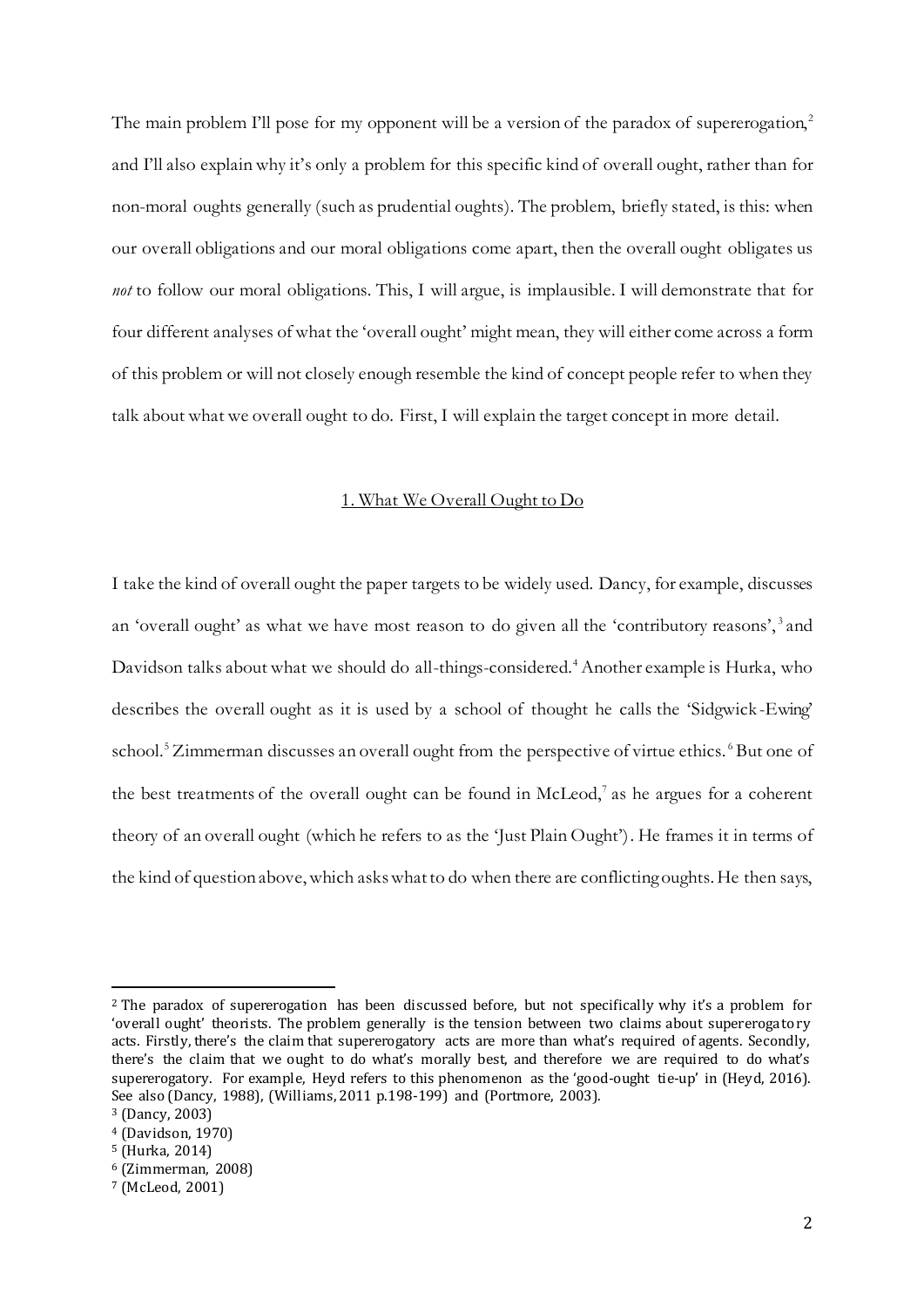The [overall ought] is the idea of an "ought" that is not identical to any of the relative or qualified "oughts" – that is, the moral "ought," the prudential "ought," the aesthetic "ought," and so on. […] …the concept of [the overall ought] is distinct from any relative "ought" concept.<sup>8</sup>

I'll try to clarify this idea.

This paper's target is a particular concept, one that people refer to when they talk about what they *overall ought* to do. There are multiple ways that people might use the term, but the concept this paper will focus on is a concept of what we 'overall ought' to do that (i) tries to find a balance between different kinds of reasons<sup>9</sup> (such as moral and prudential) and (ii) does so by appealing to an overall standard. My opponents do not always explicitly mention these desiderata, but I have laid them out to help define exactly which concept I am targeting.

Turning first to (i), Helen, introduced above, has moral reasons and prudential reasons, which we can assume come apart.<sup>10</sup> Similarly, the target theory assumes that moral reasons are not always overriding,<sup>11</sup> that sometimes an agent is not required to make personal sacrifices in order to do what's morally best. It appears when we think we *should* find a balance between, say, helping others and looking after our own interests. <sup>12</sup> According to my opponent, there's a need for

<sup>8</sup> (McLeod, 2001 p.273)

<sup>9</sup> I use 'reasons' in this paper to mean considerations that count in favour of an act or group of acts. See the 'primitive' description given by, for example, (Scanlon, 1998 p.17).

<sup>10</sup> You might think that prudential and moral oughts never come apart. Anscombe and later-Foot, for example, can be seen as holding that view in (Anscombe, 1981) and (Foot, 2001), and those who want to look even further back can find it in the likes of Aristotle in, for example, (Aristotle, 2009). These accounts are not the target of the criticisms in this paper.

<sup>11</sup> My opponent might think that moral *obligations* or *oughts* are overriding, but not that moral reasons or the morally best actions will always result in these. Stroud seems to use discussion of an 'overall ought' in her paper on moral overridingness, (Stroud, 1998)

<sup>12</sup> You might want to find such a balance because of concerns about moral demandingness, for example. That is, if you worry that doing the maximally best thing in a situation is too demanding, then you might appeal to a different kind of 'ought' that lets you find a balance between that demanding morally best option and options that take *your own* interests into consideration as well. See, for example, (Scheffler, 1992), (Benn, 2015) and (McElwee 2016) on demandingness objections, (Scheffler, 1994) and (Norcross, 2006) for the demandingness of consequentialism, (Baron, 1987) and (Annas, 1984) for discussion on demandingness in Kantian ethics and (Ashford, 2003) for discussion of demandingness in Scanlon's contractualism.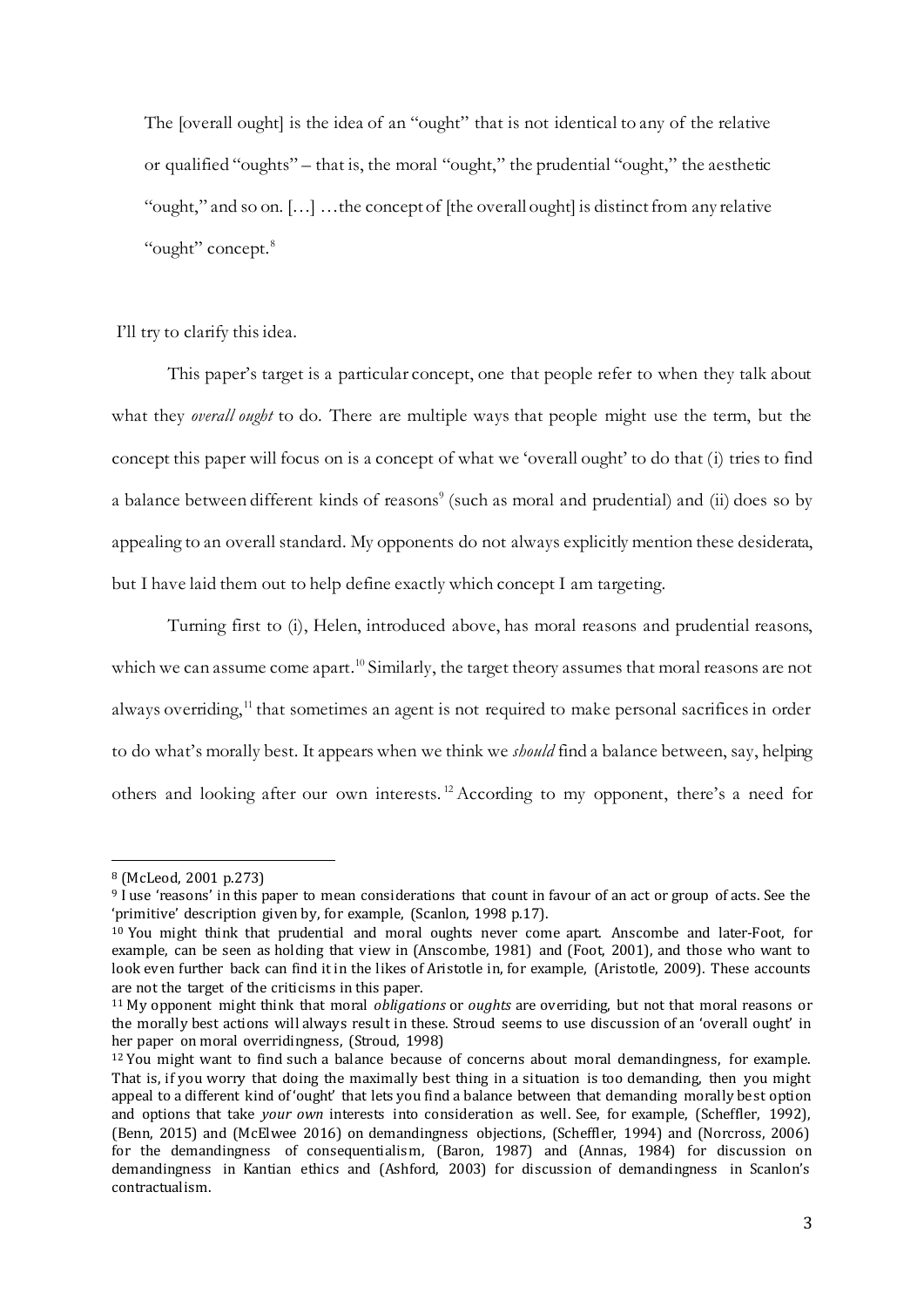something *more* to the story than the reasons themselves, something that tells us whether Helen is balancing her other reasons *correctly*, whether she's giving the *right* weight to moral versus nonmoral reasons. Woollard, for example, expresses such a need in her review of Singer's original example of Helen.<sup>13</sup> She wants to ask a further question: what ought Helen do overall? What's the correct amount of consideration to give to these different kinds of reason?

Moral reasons and prudential reasons are two examples of what you might want to balance, but the list might also include things like hiking reasons, Catholic reasons or bearded-dragonowner reasons. <sup>14</sup> That is, reasons you might have to promote or respect the values of hiking, Catholicism, or looking after your bearded dragon(s).<sup>15</sup> The 'overall ought' might be just a balance of the prudential and the moral, or it might, instead, be a balance of many other kinds of reason. And there will be overlap within these categories, since to a large extent they're artificial. Because Helen enjoys hiking, for example, then what we'd call her hiking reasons and prudential reasons will often overlap.

A good analogy here might be with assessing a film. When asked to choose a favourite film, or to rank a selection, someone might have some specific criterion in mind that they judge it on. I might, for example, pick the film March of the Penguins, based on the criterion of 'the film which has the most penguins'. But, perhaps more regularly, I might try to find a film which is not just the best at representing a high number of penguins but the best *overall*, given multiple criteria that I care about: lighting, good direction, theme, *and* number of penguins. (As it happens, this would still lead me to pick March of the Penguins.)

<sup>13</sup> (Woollard, 2010)

<sup>&</sup>lt;sup>14</sup> A similar list is discussed in, for example, (Broome, 2007) where he discusses normative 'requirements', which I take to be similar to the kinds of 'oughts' I'm discussing.

<sup>15</sup> The language of promoting and respecting is taken from (Pettit, 1993). I use it here to show the account's neutrality in regard to different approaches to value.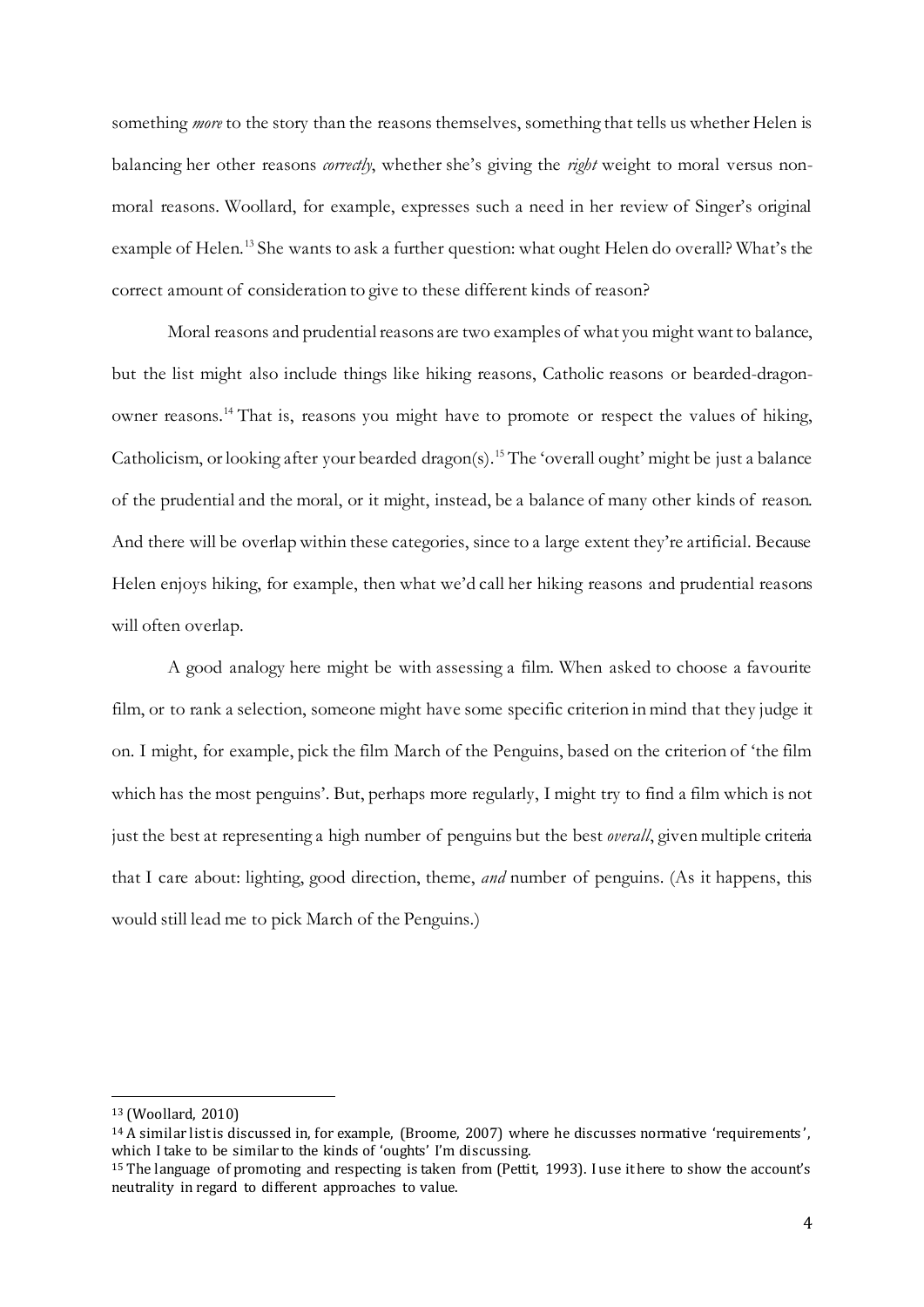Next, (ii) was the idea that the overall ought is appealing to an 'overall' standard. I don't have much to say about what this overall standard is, since I find this unclear myself. It may well be something we just have to work out through reasoning, using our judgment.<sup>16</sup>

For the rest of this paper I'll use abbreviations for three actions that Helen could possibly take when deciding how to spend her time and money:

(M) The action that Helen *morally* ought to do.

(P) The action that Helen *prudentially* ought to do.

(O) The action that Helen *overall* ought to do.

We can suppose that the action denoted by (M) won't (unless circumstances are particularly unusual) involve any hiking for Helen, rather it will most likely involve her giving away a large proportion of time and effort to charitable causes. For the sake of making this less complicated, let's also suppose what would actually be the best for Helen prudentially doesn't *much* overlap with what would be morally best for her to do, rather it would involve saving up for and having a peaceful but resource-consuming hiking career.<sup>17</sup> Then (O) would be the action prescribed by the 'overall ought', the one which is the 'right' balance between the other two.

Now I've tried to clarify the concept I'll list four possible ways to analyse what it may mean in moral discourse:

- (1) The overall ought tells an agent what is demanded of them, what they are obligated to do.
- (2) The overall ought tells an agent what it is praiseworthy for them to do.
- (3) The overall ought tells an agent what they have most reason to do.

<sup>16</sup> This is the kind of reasoning that Crisp refers to in (Crisp, 1996). It might also be what McLeod thinks the overall ought means in (McLeod, 2001) when he talks about it being a standpoint of 'reason' or 'reason-as such', and what McElwee argues we should interpret it as in (McElwee, 2007 p.366).

<sup>&</sup>lt;sup>17</sup> To repeat footnote 11: those who don't see the moral and the overall oughts as ever coming apart are not the targets of this paper's argument.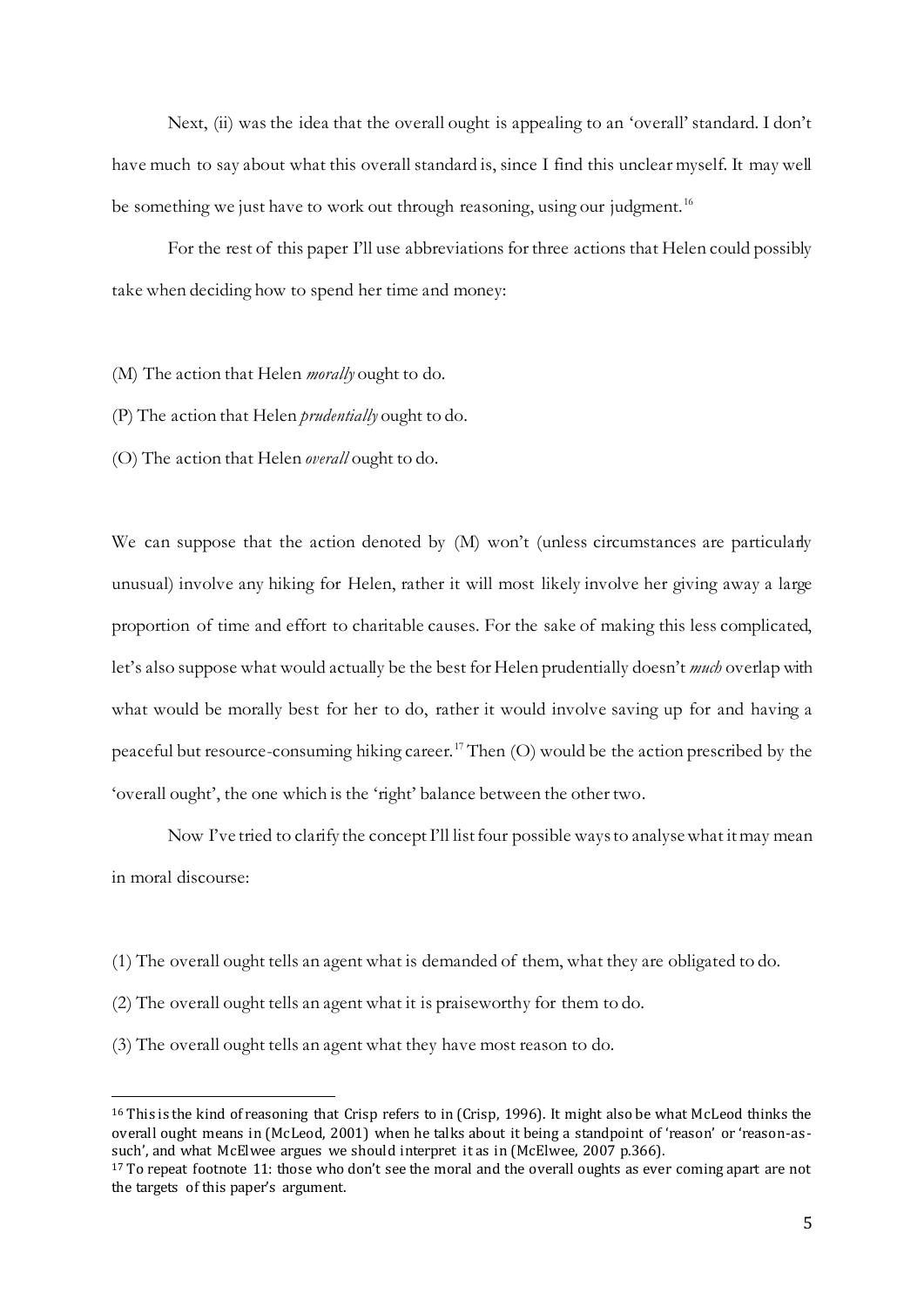(4) The overall ought tells an agent what the minimum that they are obligated to do is.

I've listed four possibilities here,<sup>18</sup> and I'll tackle them one at a time. Some of these may often overlap, such as (1) and (3), and I'll discuss that in more detail in their individual sections later. Some of these analyses may also sound more natural than others. To me, the most natural interpretation of the overall ought is (1), but after I've argued against it my opponent may want to retreat to one or more of the other options. Options (2)-(4) may seem more plausible when (1) has been ruled out. Because of this, it is important to show why every one of these analyses is problematic. In the end I will argue that the analyses which are the least vulnerable to my criticisms on the grounds of the problem of supererogation will be the *most* vulnerable to the charge that they do not sound like an 'overall ought' after all.

## 2. The Problem of Supererogation and the Overall Ought

For each of the four analyses I will argue that the overall ought cannot work. In some cases this will be because accepting that analysis of the overall ought will also mean accepting some implausible claims about supererogatory acts. In other cases, the overall ought will have had to be qualified so much (to avoid the first problem) that it no longer resembles the kind of 'overall ought' that this paper targets. At a very minimum, by the end of this paper the spotlight will be on my opponent to clarify their position and explain what route they're going to use to navigate away from these problems.

<sup>18</sup> Bart Streumer in (Streumer (2007) p.354) gives a different list of four interpretations of ought claims generally, although not specifically of the overall ought. As well as an ought meaning that the agent might have an obligation (which I've covered with (1)) and that it would be what the agent has 'most reason' to do (which I've covered with both (1) and more specifically with (3)) he also lists the interpretation that the agent might just be expected to act in that way, and the interpretation that it would be good if the agent acted in that way. I have no problem with either of those last two interpretations of the overall ought, but take them to be different from the kind that this paper is arguing against.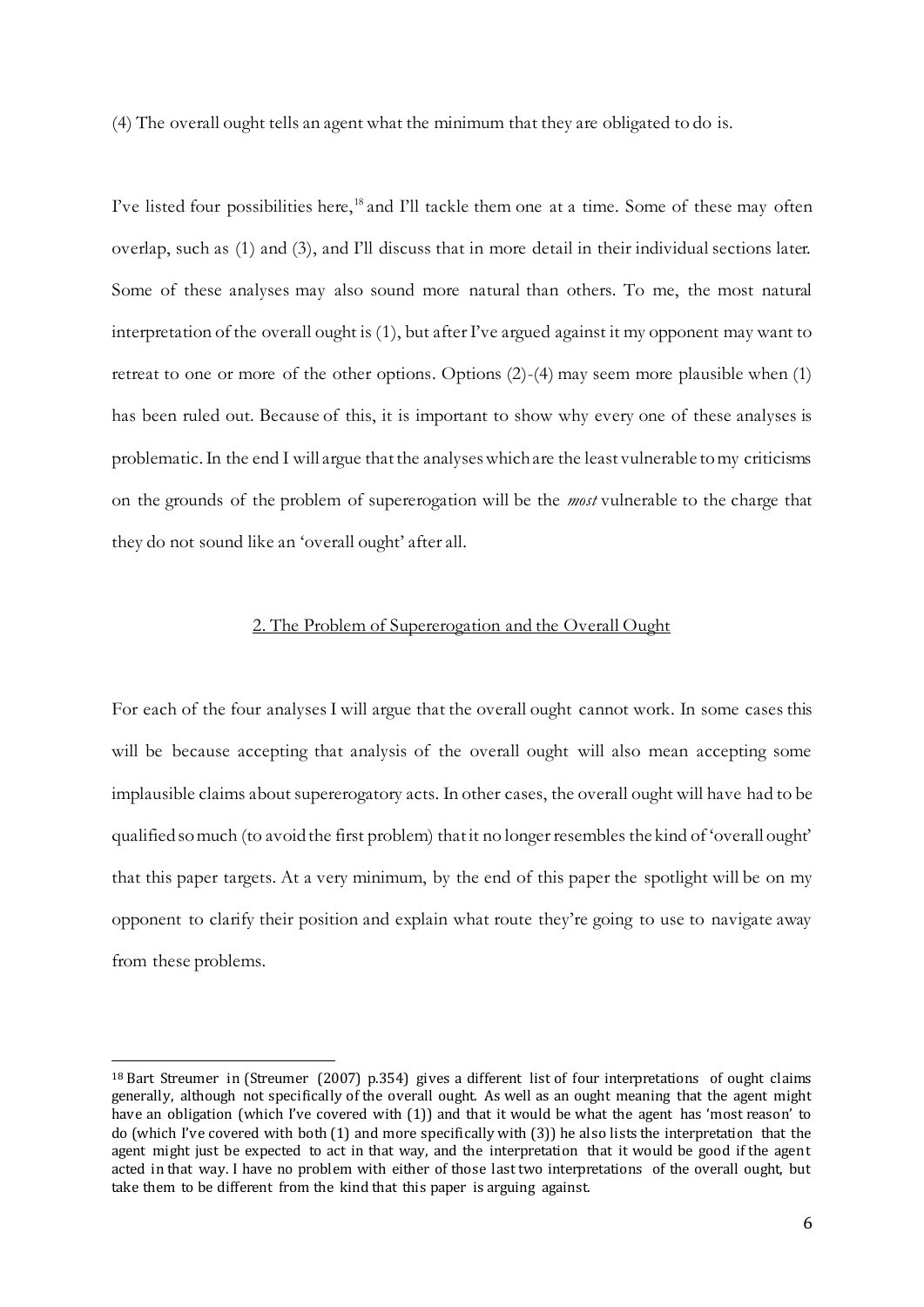First, I will briefly introduce the concept of supererogation in a little more detail.<sup>19</sup> The concept can be traced back to Urmson, who argued that moral theories needed to be able to account for a category of actions that were 'saintly' or 'heroic'.<sup>20</sup> Such supererogatory actions are those which are morally good (and usually exceptionally so) but are either not required or at least not *morally* required.<sup>21</sup> Those who agree that some acts are supererogatory might think that in Helen's case, action (M) is supererogatory, and that it would be good but not required of her to dedicate all of her resources to others.

This paper is not committed to the existence of supererogatory acts. Rather, supererogatory acts are something that my opponent is committed to. This is because the concept of the overall ought I'm working with relies on the overall ought sometimes differing from the moral ought, and that would mean that the morally best option is not required of us in at least one sense.<sup>22</sup>

I'll now turn to the four different analyses of what someone might mean when they use an overall ought.

#### **(1) Demand and obligation**

*The overall ought tells an agent what is demanded of them, what they are obligated to do.* 

One job for the overall ought may be to describe what it is that is demanded of an agent, what the agent is obligated to do. This may be the most immediately natural-sounding interpretation of

<sup>&</sup>lt;sup>19</sup> For some helpful discussion on supererogation generally, see, for example, (Archer, 2016), (Benn, forthcoming), (Horgan and Timmons, 2010) and (McElwee, 2017).

<sup>20</sup> (Urmson, 1958 p.199)

<sup>21</sup> Archer refers to these conditions as 'Morally Optional' and 'Morally Better' in (Archer, 2016). He talks about the acts not being *morally* required, whereas other sources like (Heyd, 2016) talk about the acts not being "(strictly) required". For the purposes of this paper I take both kinds to be cases of supererogation. <sup>22</sup> One might still hold that the morally best option is *morally* required, even if those moral requirements are not overriding, and they might take that to be the case even if what's morally *required* of us is not what we overall ought to do. Even given this distinction, the morally best act is still supererogatory in the sense that it is 'above and beyond' what we overall ought to do, and that's enough for the purposes of this paper.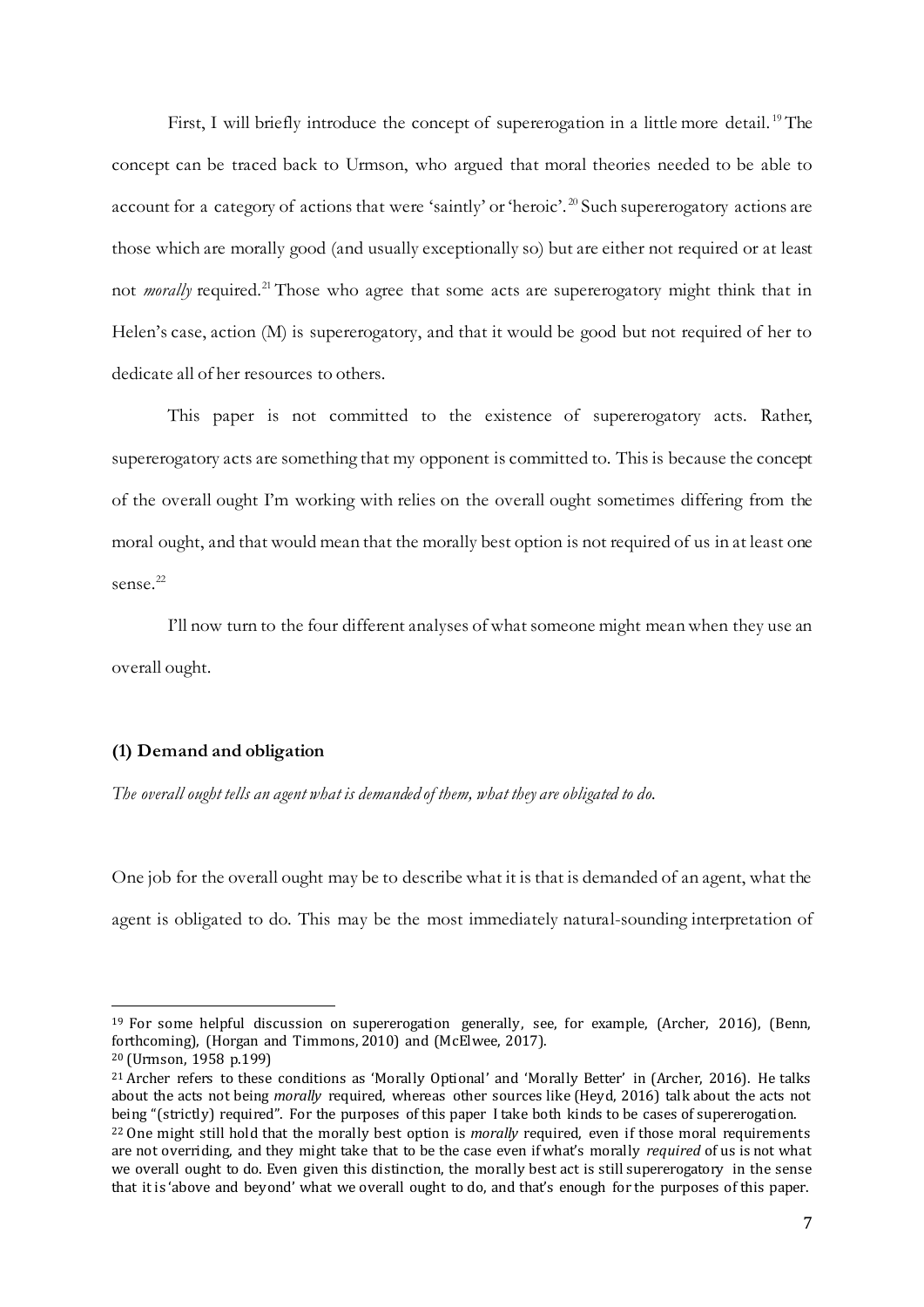overall ought language.After all, it tells the agent what they *ought to do* overall,so it's understandable to think that this might consist in some kind of normative obligation or demand.<sup>23</sup>

Under this interpretation, (O) represents what Helen is obligated to do all-thingsconsidered; it takes into consideration not just her moral reasons to donate money to charity but it also considers how much weight she should give to these reasons versus her prudential reasons and determines the correct middle-ground between them.

The problem with looking at the overall ought as what an agent is *obligated* to do is that it means that Helen is overall *obligated* not to give up *more* of her resources to charity than whatever amount (O) would involve. Giving up more than (O) requires of her is not just something she is *not obligated* to do but something that she is *obligated not to do*. Helen's moral reasons have been weighed against her desire to go hiking, and the balance of what she is required to do has been found. But it sounds very implausible to say that Helen is obligated not to do the supererogatory act. Intuitively, it would be better if Helen gave away more of her wealth. Indeed, we call it an act of supererogation precisely because it is such a great thing for someone to do.

My opponent might claim that this objection confuses what's morally better and what's overall better. Sure, they might reply, it's not plausible to describe a morally supererogatory agent as being *morally* worse, but that's not what they would need to be committed to here. All they're saying is that the behaviour of the agent in question is 'overall' worse. We might think it sounds strange, but perhaps the strangeness is just because we're generally used to thinking of these terms as being moral terms. But the overall best is already defined as being different from the morally optimal in cases like Helen's. It would sound just as strange to say that the agent taking the best option is acting *prudentially* worse, but in this particular example that would still be true.

<sup>&</sup>lt;sup>23</sup> There's a separate option according to which the overall ought is more like a minimum requirement of what an agent is obligated to do, but I'll address this separate concern under the umbrella of (4), since I think that this particular interpretation is more like (4) than it is like (1). For now, I'll take the overall ought to refer to the single act (insofar as it's possible to narrow it down that specifically) which we are obligated to do.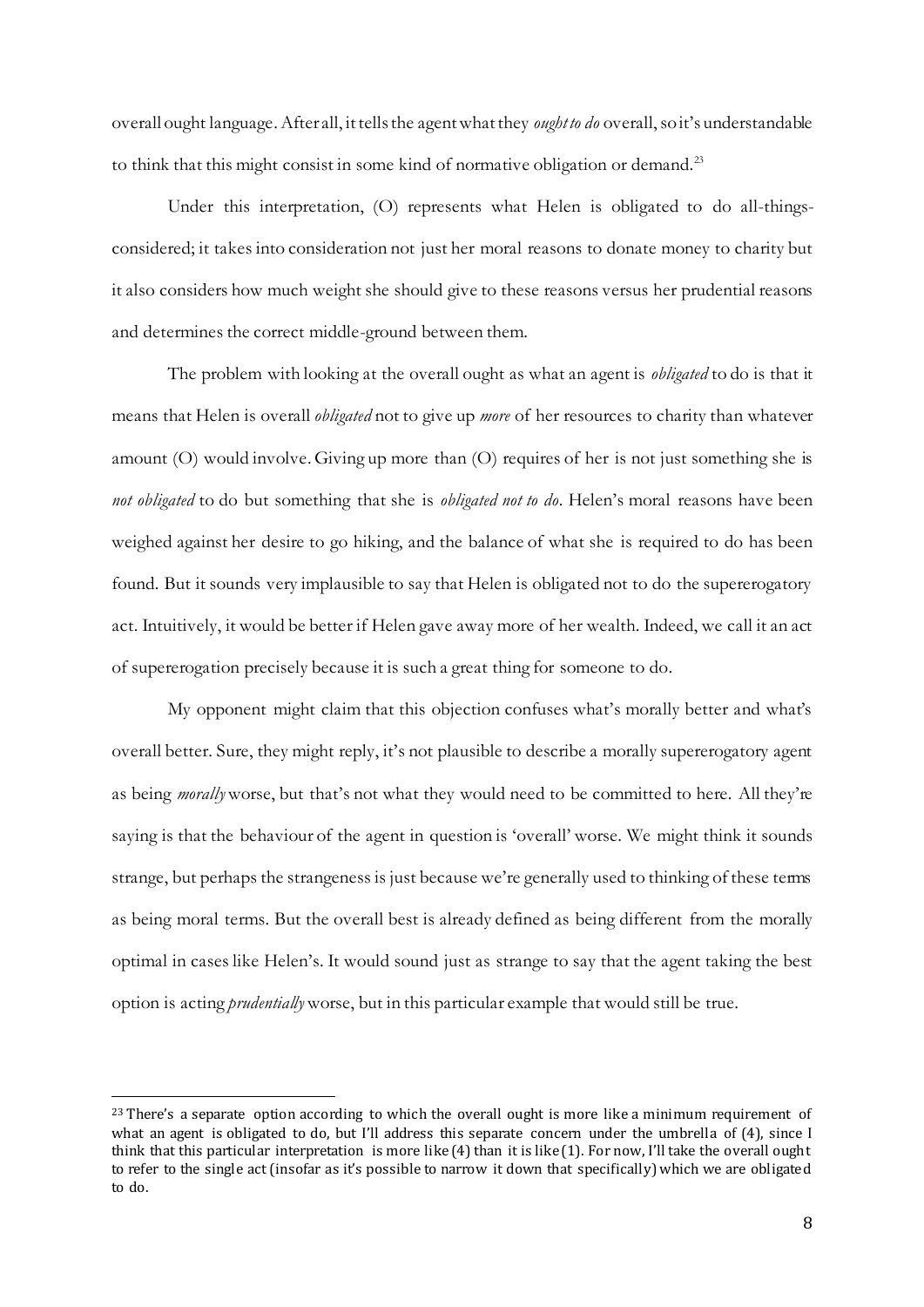I don't think this is the kind of move that my opponent can plausiblymake. This is because although they would want to deny that agents are required or obligated to perform supererogatory actions, I don't think that they would want to say that the agent is worse, even 'overall worse', for doing so. I would be surprised if my opponent is happy to condemn such a supererogatory agent for weighing her reasons incorrectly and placing *too much* emphasis on morality.

Part of the problem with the overall ought, and why it has so much trouble with supererogatory acts, is that it seems to act like a *quasi*-moral ought. It purports to tell us what's required, but while denying that it's always better to do what's morally best. Telling Helen that overall she should give x amount of her money to charity might, at first, seems like a good way to balance her reasons, but to describe this overall ought as something that tells her the *right* balance is not plausible.

This quasi-moral status of the overall ought is also why the overall ought, specifically, is the only kind of ought that comes across the paradox of supererogation in this way. Prudential oughts, bearded-dragon-owner oughts or hiking oughts, for example, aren't vulnerable to the paradox of supererogation. Prudential oughts tell an agent to do what's best for them, beardeddragon-owner oughts tell an agent what best to do for their bearded dragon, and hiking oughts tell an agent how best to further the ends of hiking, and these are often not going to be the same as what's morally best. But these oughts don't disguise themselves as being anything other than what they are: oughts grounded in certain non-moral ends. To describe a morally supererogatory Helen as not fulfilling her prudential obligations doesn't seem implausible. To describe her as not fulfilling her overall obligations is uniquely problematic.

I have argued here that the overall ought is implausible under description (1), because it requires agents to not act supererogatorily. As I said earlier, (1) is possibly the most naturalsounding way to understand the overall ought. But now that I've raised an objection with it, my opponent may want to adopt a different understanding of the overall ought to try to avoid the problem. Some of these may seem less intuitively like 'oughts', but they may still be the most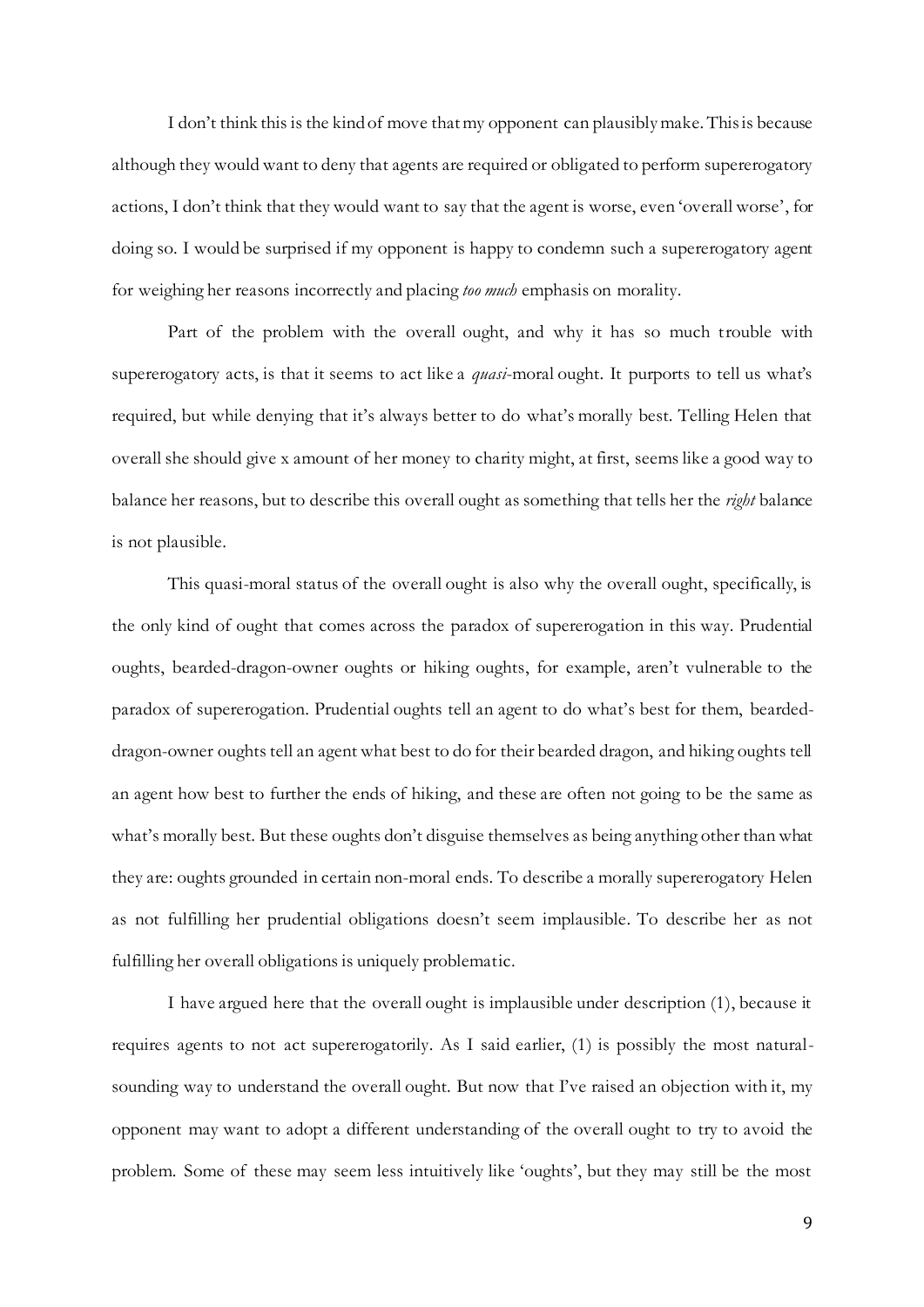charitable interpretation of what my opponents might mean with overall ought language, given the problems with (1). Next I'll look at three routes they might take. Firstly, they might want to retain an overall ought but without as much normative *oomph,* that is, without the same kind of demand / obligation on the agent. They could do this by understanding the overall ought as only being a description of what we have most reason to do, which I'll address in section (3) only after I've first set aside (2): the possibility that we analyse the overall ought in terms of praiseworthiness. I'll tackle the latter first because my response to it is so similar to my objection to (1), and so it follows more naturally. Then, in (4), I'll address a third potential escape route: understanding the overall ought not as an obligation to perform a single action, but as an obligation to perform one of a range of actions. This is analysis (4): as setting a minimum requirement for what agents are obligated to do.

#### **(2) Praiseworthiness**

*The overall ought tells an agent what it is most praiseworthy for them to do.*

We might take the overall ought to direct agents towards what it's *praiseworthy* for them to do. Suppose Helen is having trouble deciding what to do, and she turns to ask what she ought to do. "Overall, you ought to (O)" we might reply. It seems plausible to think that Helen isn't under an *obligation* to act in that way, but rather we're just telling her what option would be the most praiseworthy.

This comes across a similar problem to thatraised in (1), and correspondingly my response will be shorter. I criticised the first analysis of the overall ought on the grounds that it entailed implausible claims about supererogatory acts: that agents were overall obligated *not* to perform them. The same criticism can be made of interpretation (2); it would describe (O) as being the most praiseworthy act, and (M) (or even some middle-ground between the two) would therefore be described as *less praiseworthy.* This is still implausible, and would make for a difficult bullet to bite.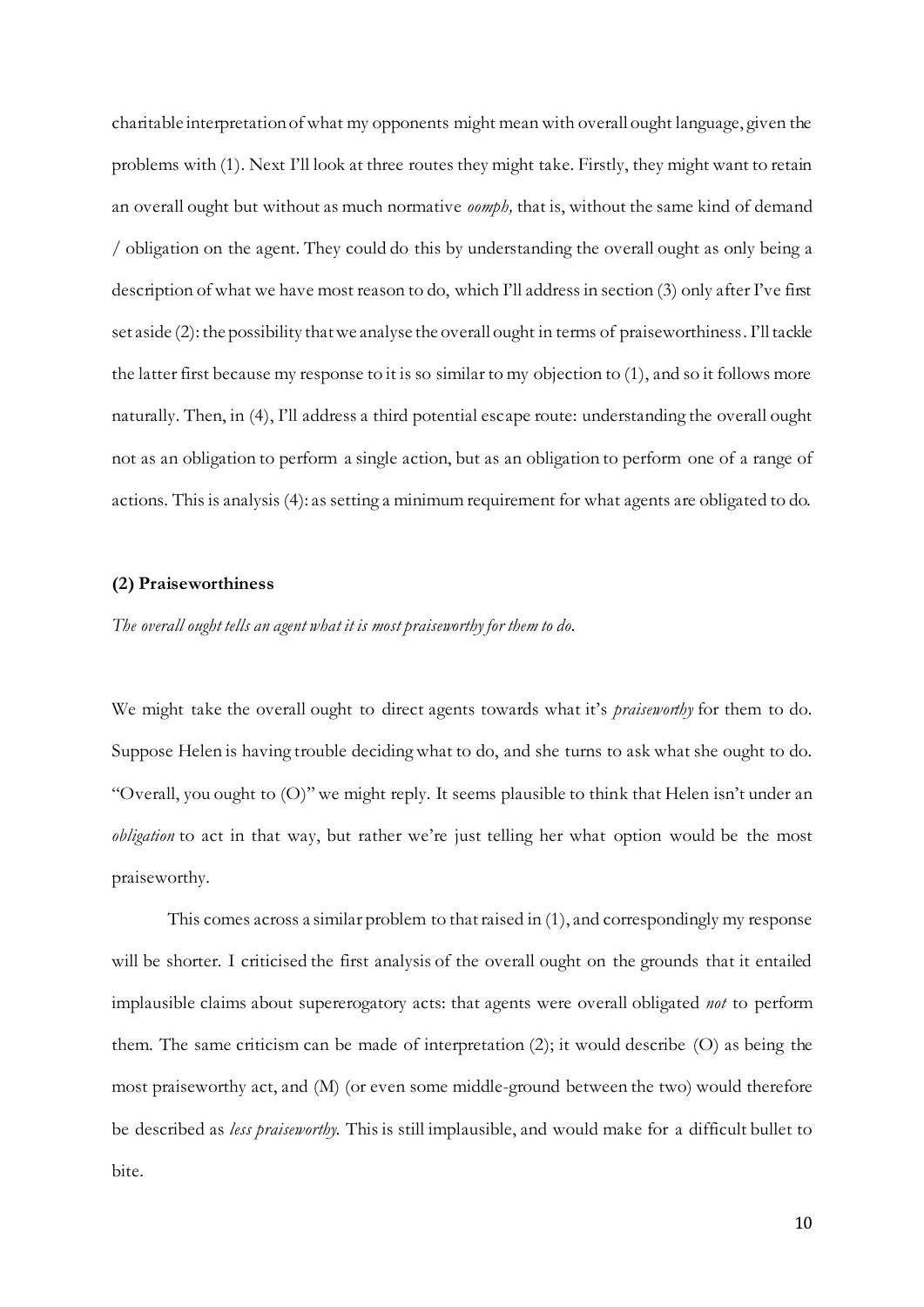Perhaps my opponent might find (2) appealing because of arguments like that of Wolf in 'Moral Saints'. She argues that the kind of person who does perform supererogatory actions all the time is not really a very appealing kind of person either to be or to befriend.<sup>24</sup> This might give my opponent reason to think someone more balanced, likely to perform the overall actions like (O) rather than to go all out towards (M), might be more deserving of praise. But this isn't so. Take this quote from Wolf,

Despite my claim that all-consuming moral saintliness is not a particularly healthy and desirable ideal, it seems perverse to insist that, were moral saints to exist, they would not, in their way, be remarkably noble and admirable figures. Despite my conviction that it is as rational and as good for a person to take Katherine Hepburn or Jane Austen as her role model as Mother Theresa, it would be absurd to deny that Mother Theresa is a morally better person.<sup>25</sup>

The opponent who wants to use the overall ought to signal praiseworthiness would have to bite a bullet in which an idealised Mother Theresa is overall *less* praiseworthy for giving extra weight to her moral reasons. And although Wolf uses the phrase 'morally better' rather than 'overall better', we can see (and saw in (1)) that the point still stands.

Even if my opponent thinks that Wolf's characterisation of moral saints is persuasive, this is *still* not enough to save this interpretation of the overall ought. My objection doesn't rely on agents being complete moral saints like the ones Wolf describes. All I need for my objection to work is for an agent to be able to perform an even *slightly* morally better action than (O). Such an agent wouldn't be subject to Wolf's cutting verdict on the character of moral saints, but my

<sup>24</sup> (Wolf, 1982)

<sup>25</sup> (Wolf, 1982 p.432)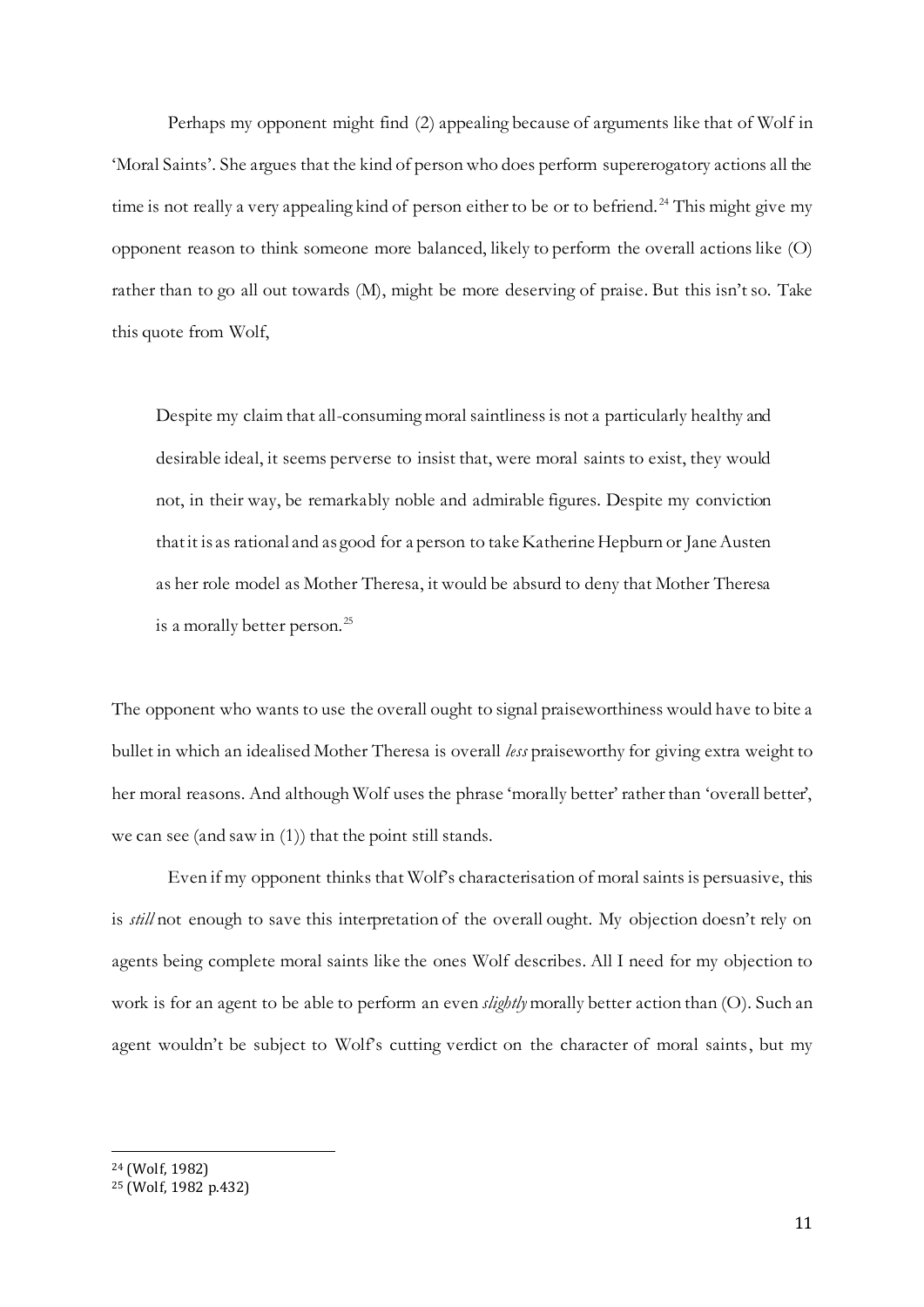opponent would still have to accept that they are (slightly) less praiseworthy for not doing (O). This still seems implausible.

I've argued against interpretation (2) in a similar way to my argument against interpretation (1). Here my opponent has the same two options: accept implausible claims about agents who act supererogatorily, or not accept this interpretation of what the overall ought means.

## **(3) Most reason**

*The overall ought tells an agent what they have most reason to do.*

Another suggestion for what the overall ought may indicate is that it might simply be what the agent has most reason to do. Although I have already defined the overall ought as a balance of an agent's reasons, analysis (3) understands it as only a *description* of what the agent has most reason to do, and is silent on whether we are also obligated to follow those reasons, as we saw with interpretation (1).

My criticism here begins with considering whether we can understand the overall ought as (3) without the obligation that came with (1), or if the two necessarily go together. Let's suppose first that (1) doesn't necessarily apply. Here my opponent comes across a new problem: (O) might be what an agent has most reason to do, but unless telling them so also comes with the kind of obligatory force discussed in (1) then it doesn't sound much like an overall ought. The kind of overall ought that I think my opponent is after, and the kind that I established at the beginning of this paper, needs to be something more than just a simple description of weighed reasons. That is, it needs to carry some kind of normative weight that to some extent *obligates* the agent to actually follow those reasons. Overall ought language is prescriptive, but without the normative force it's only *de*scriptive. An understanding of the overall ought without being prescriptive tells the agent what the balance of their reasons is, but not that they should then do the thing that they have most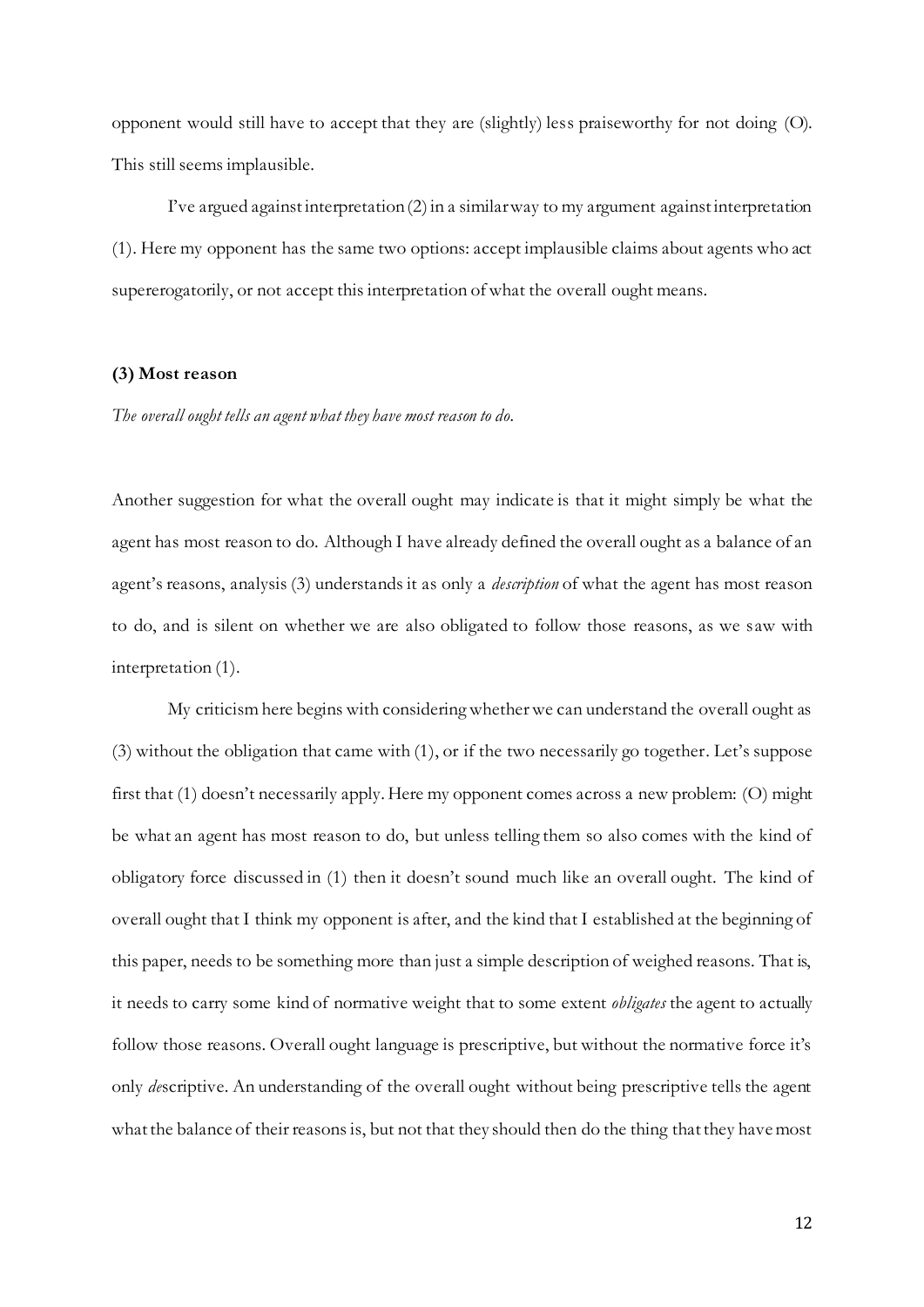reason to do. And if my opponent chooses to interpret the overall ought as both (3) *and* (1), then it is subject to exactly the same problems already discussed.

There are two moves my opponent might want to make here. Firstly, they might argue that the normative force just comes from the fact that (O) is whatever the agent has most reason to do. People are just obligated to do what they have most reason to do, that's part of what it is to be a rational agent.<sup>26</sup> The agent has a rational reason to balance her prudential, moral and other reasons and so she does, and rationally she's then required to perform that action. But if my argument against (1) was convincing, then it still applies if we describe the overall ought as an ought that comes from rationality.<sup>27</sup> My opponent would have to accept that morally supererogatory agents are doing something rationally wrong, they're failing to fulfil their obligations to rationality, failing to do what they have most reason to do.

Suppose Helen gives away more of her resources to charity than (O) required of her. There would seem to be a tension in how we evaluate her action. We think that she has morally performed well, but rationally performed poorly. She has done what's right in terms of morality, and failed to do what's right according to rationality. Even though 'rightness' here tracks two different things, the way we evaluate rational actions and moral actions often coincides. If rationality and morality come apart, I'm not convinced that talk of what we 'overall ought to do' tracks the former. Of course, if my opponent does find this convincing, I'm happy at least to have clarified what the quasi-moral 'overall ought' really refers to.

The other move my opponent might want to make is to appeal to a normative force *less* than an obligation which directs the agent to follow their reasons. Because it is weaker than an obligation or a demand, my opponent might say, it escapes much of the force that comes with the

<sup>26</sup> For more detailed discussion on these kinds of questions of rationality, see for example Kiesewetter (2017)

<sup>&</sup>lt;sup>27</sup> Wallace argues for a similar point: that "[w]e can perhaps say what it is rational to do with an eye to morality, and what it is rational to do with an eye to an individual's good, but there seems to be no common currency in terms of which to cash out claims about what it is most rational to do overall." (Wallace, (2006) p.131)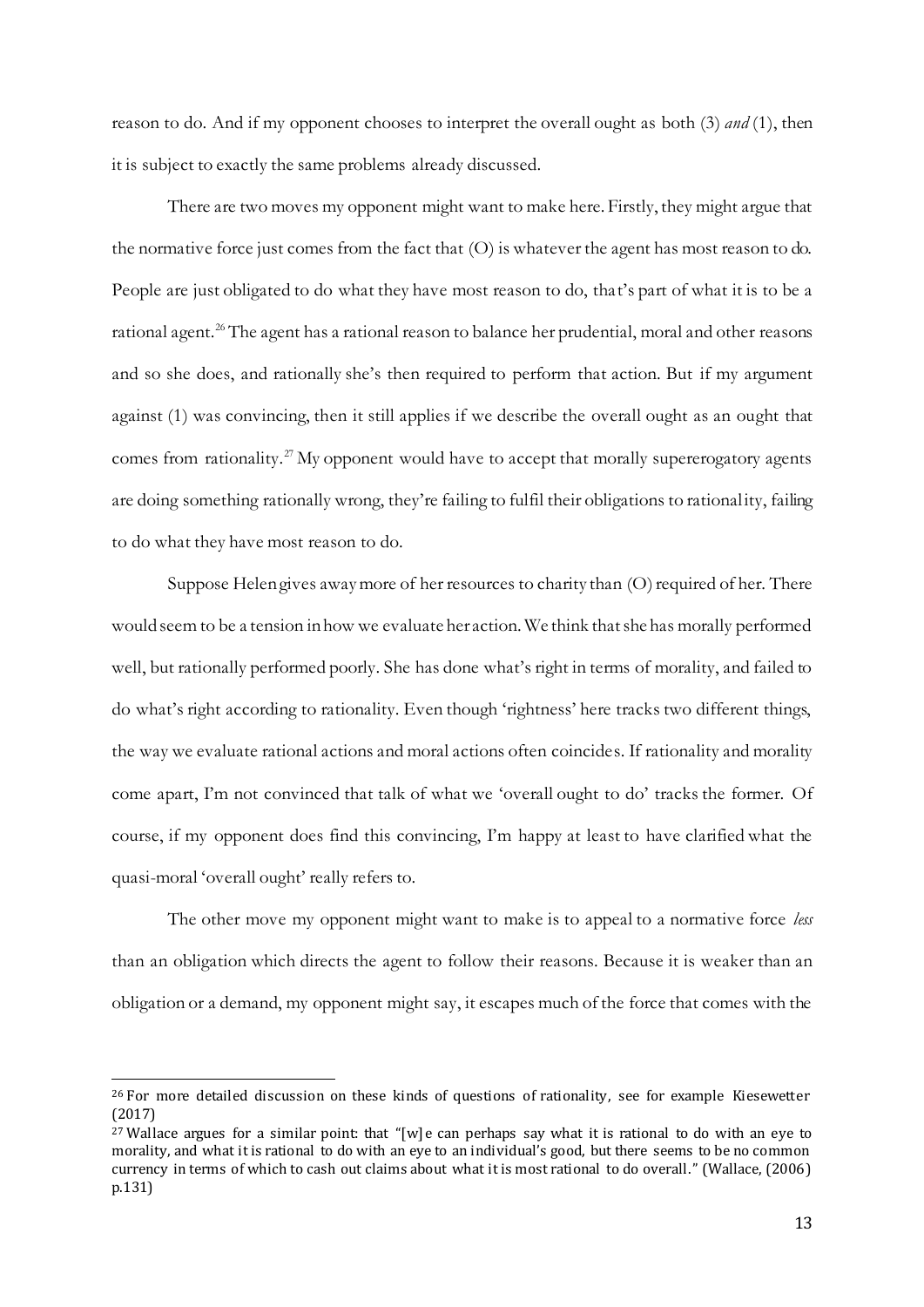supererogation objection. Perhaps the overall ought *recommends* (O), rather than demands it, but in such a way that agents aren't condemnable for failing to do it. But this response fails, because the problem of supererogation comes with any level of normative force. It still seems implausible to overall criticise a moral saint on any level. Furthermore, this leads my opponent to a dilemma. The stronger the normative force to do what's overall best, the more obvious the problem of supererogation is. But the weaker the normative force is, the less like an 'overall ought' the overall ought sounds like. We use overall oughts to advise, to prescribe action, and that sounds most plausible with more normative force, more 'shouldness', behind it.

In this section I've argued that we don't use the 'overall ought' to mean what we have most reason to do without also including a kind of normative force that I argued against in (1). This time my opponent has two options. Firstly they could accept (3) in conjunction with (1) and, along with it, the implausible claims about supererogation. Their second option is to understand (3) on its own, as a simply descriptive claim that tells the agent facts about their reasons but not whether they should act on those reasons. This also seems implausible as a description of the overall ought.

#### **(4) Minimum requirement**

*The overall ought tells an agent what the minimum that they are obligated to do is.*

Finally I'll discuss the interpretation of the overall ought on which it doesn't pick out the only act that you're obligated to do, but picks out what the minimum act is that the agent ought to do. Here, we can understand it as Helen being advised that "overall, you ought to (O). You could donate more of your resources to charity than that, but (O) is the least you should do."

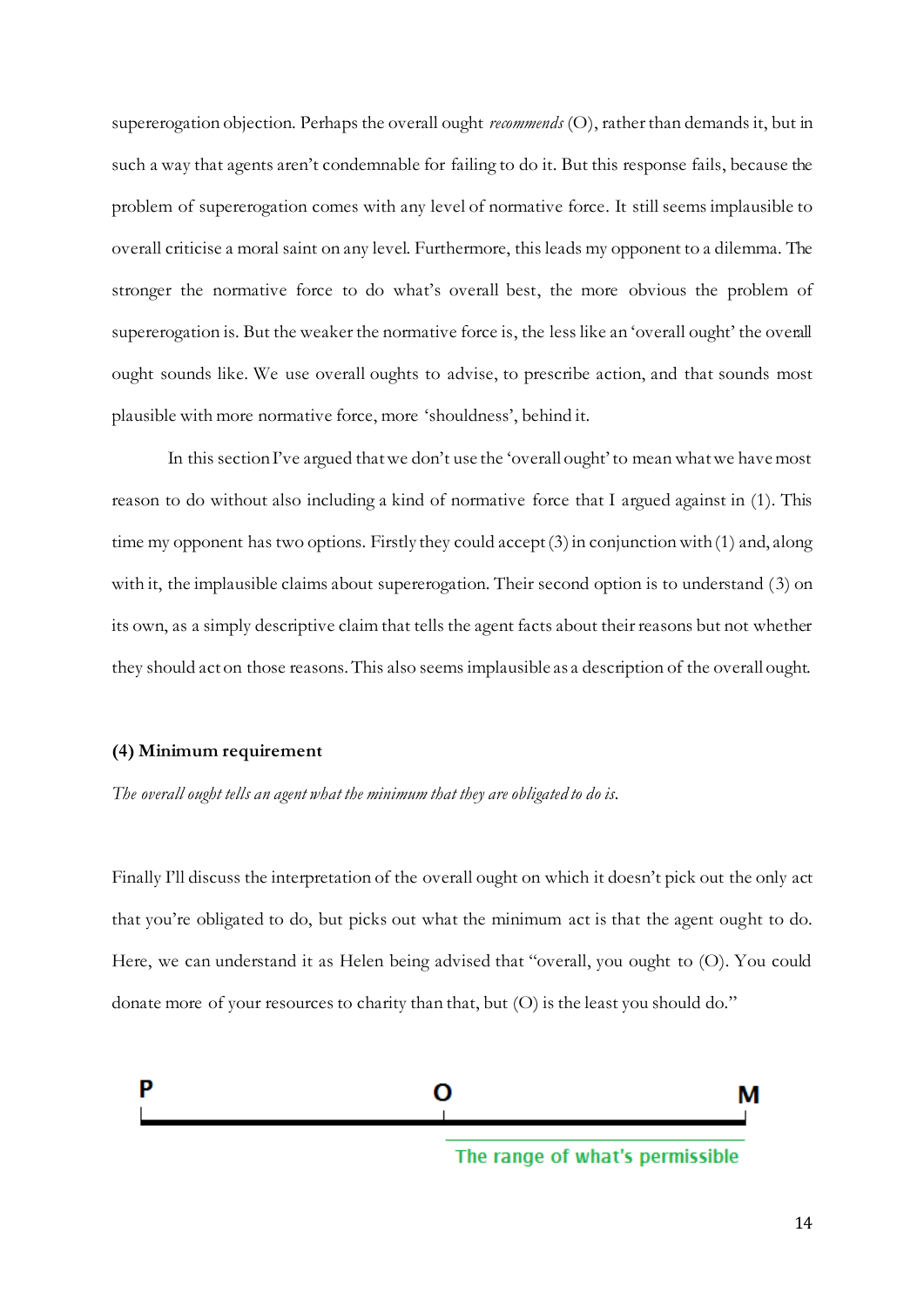#### *Figure 1*

On this interpretation of the overall ought, the agent is obligated to do one of a range of permissible actions. They are permitted to do anything between (O) and (M). Let's examine how the range of permissible acts between (O) and (M) can, themselves, be interpreted. We have a range of acts that it is permissible (or 'overall allowed') for the agent to do, (see Figure 1) which range from  $(O)$  to  $(M)$ . There are three possibilities:

- (a) The agent should do something more like (O), but everything in the range is permissible.
- (b) The agent should do something more like (M), but everything in the range is permissible.
- (c) All options on the scale have equal merit. The agent should do any option between (O) and (M), it doesn't (overall) matter which.

None of these three look promising. (a) is the easiest to dismiss since it stumbles across the same problem that we've already encountered in (1) and then seen repeated throughout multiple interpretations of the overall ought. As I've argued above, it's implausible for an 'overall' normative theory to prefer the agents who do not act supererogatorily over those who do. Option (a), in having a preference for acts like (O) rather than (M), comes across these same problems.

What about (b), in which it is overall preferable for the agent to perform acts that are more like (M)? This time we have a sliding scale that makes sense in terms of morally exemplary agents, since the more that the agent pays attention to her moral reasons the better the agent has done. The problem here is that it doesn't look much like the *overall* ought that my opponent started out with. Instead, it looks like a regular moral ought, with a line drawn at (O). Firstly, my opponent would need to accept that when they describe what someone like Helen overall ought to do, what they *actually*mean is that Helen ought to *at least* perform (O) but preferably pay even more attention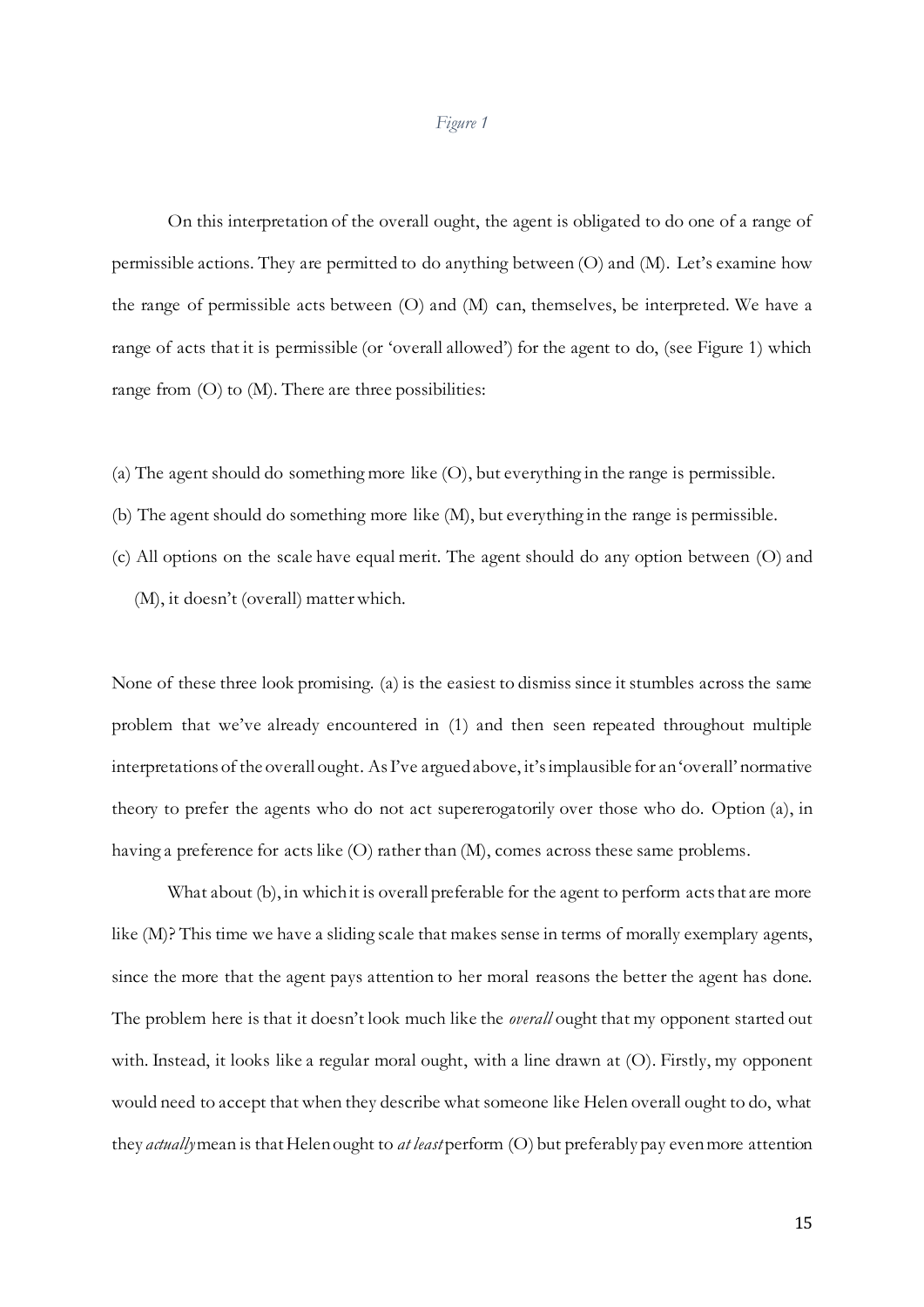to her moral reasons. That is, when they say Helen overall ought to (O), they really mean it would be overall best if she did (M) instead. This doesn't sound like a plausible way to hear the description of what Helen overall ought to do.

Finally I'll turn to (c): the possibility that all options on the scale between  $(O)$  and  $(M)$  have overall equal merit. Again, this interpretation doesn't seem like the kind of thing people mean when they talk about what they overall ought to do, and this time it's because it doesn't actually direct the agent to act in a certain way. We might weigh up Helen's different options and advise her that she ought to allow herself the resources to go hiking once every couple of months. This doesn't sound like we're actually pointing her to a wide range of actions; it sounds like we've decided what the best option is, taking all of her reasons into account.

Interpretation (4) of the overall ought was the most complex, and gave my opponent several possible answers. It was the idea that the overall ought told the agent what was the minimum amount required of them, and any action between this and the morally best option would be permissible. With this in mind, I separated three ways to understand that claim into (a), (b) and (c). If my opponent wanted to accept (a), they would have to accept the implausible claims about supererogation that have been the basis of my main argument against the overall ought. For (b), my opponent would also need to accept that the overall ought is just a moral ought, and that when they tell an agent what she must overall do, they actually mean it would be overall better for them to do something *other than* the act they've just prescribed; better for the agent to do (M) than (O). Finally, for (c), my opponent would have to accept that when we tell an agent what they overall ought to do then we're not actually telling them to do that particular act, but ra ther a larger range of options. Not very informative after all. It seems, then, that no analysis of this kind of 'overall ought' language is unproblematic.

## Conclusion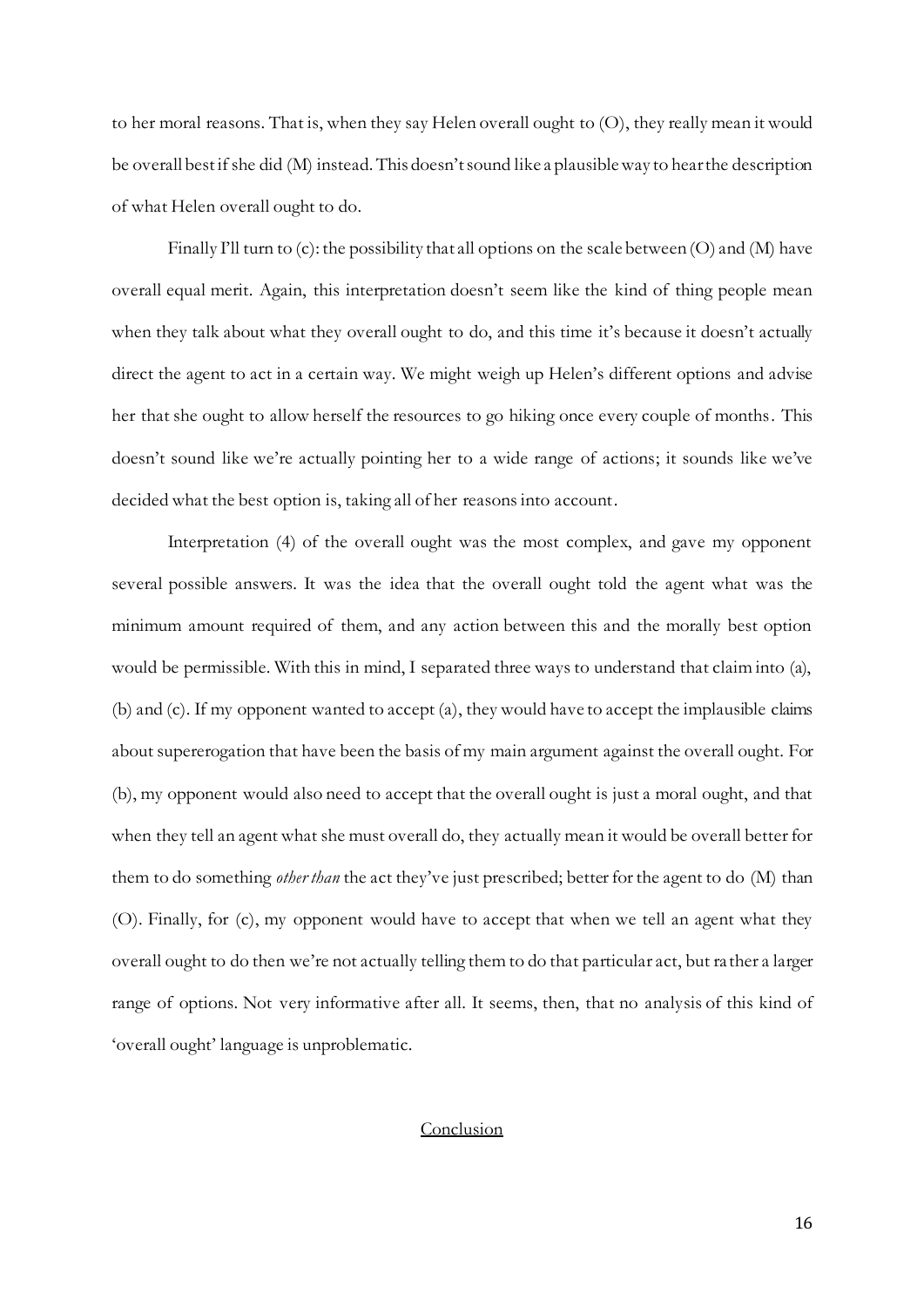The target of this paper was a quasi-moral overall ought that aims to tell us how to balance our prudential and moral reasons. By detailing the range of things that people can mean by an overall ought I've made the case that (at the very least) such language needs to be used more carefully and explained more thoroughly in philosophical discourse.

This paper also argued that commitment to such an overall ought is not plausible. The overall ought theorist, I've argued, runs into trouble when it comes to describing supererogatory agents. One route my opponent might have taken was to understand the overall ought as carrying less normative force, and so avoiding the objection this way. But the less force the overall ought carries, the more other problems stand out, such as not being able to do the job they it's supposed to, to tell Helen how much consideration to pay to her moral reasons compared to her prudential reasons.

To what extent should moral philosophers be worried? I'll give a few final remarks here on the implications of losing a certain kind of overall ought. McLeod argued that the overall ought was important for a number of discussions in moral philosophy, including those about our ability to reason practically and whether we should obey moral oughts.<sup>28</sup> This paper's argument will have an effect on those questions, but not leave them unanswerable. There may be other ways to use overall ought language that isn't covered by the criticisms in this essay, and that aren't an appeal to the kind of problematic, quasi-moral, 'overall' standard that I've argued against. Perhaps, for example, by using more concrete measurements of correctness, such as through appealing to the agent's desires or certain social standards. An exploration of such issues will have to wait until another time.

#### BIBLIOGRAPHY

<sup>28</sup> (McLeod, 2001 p.274-249)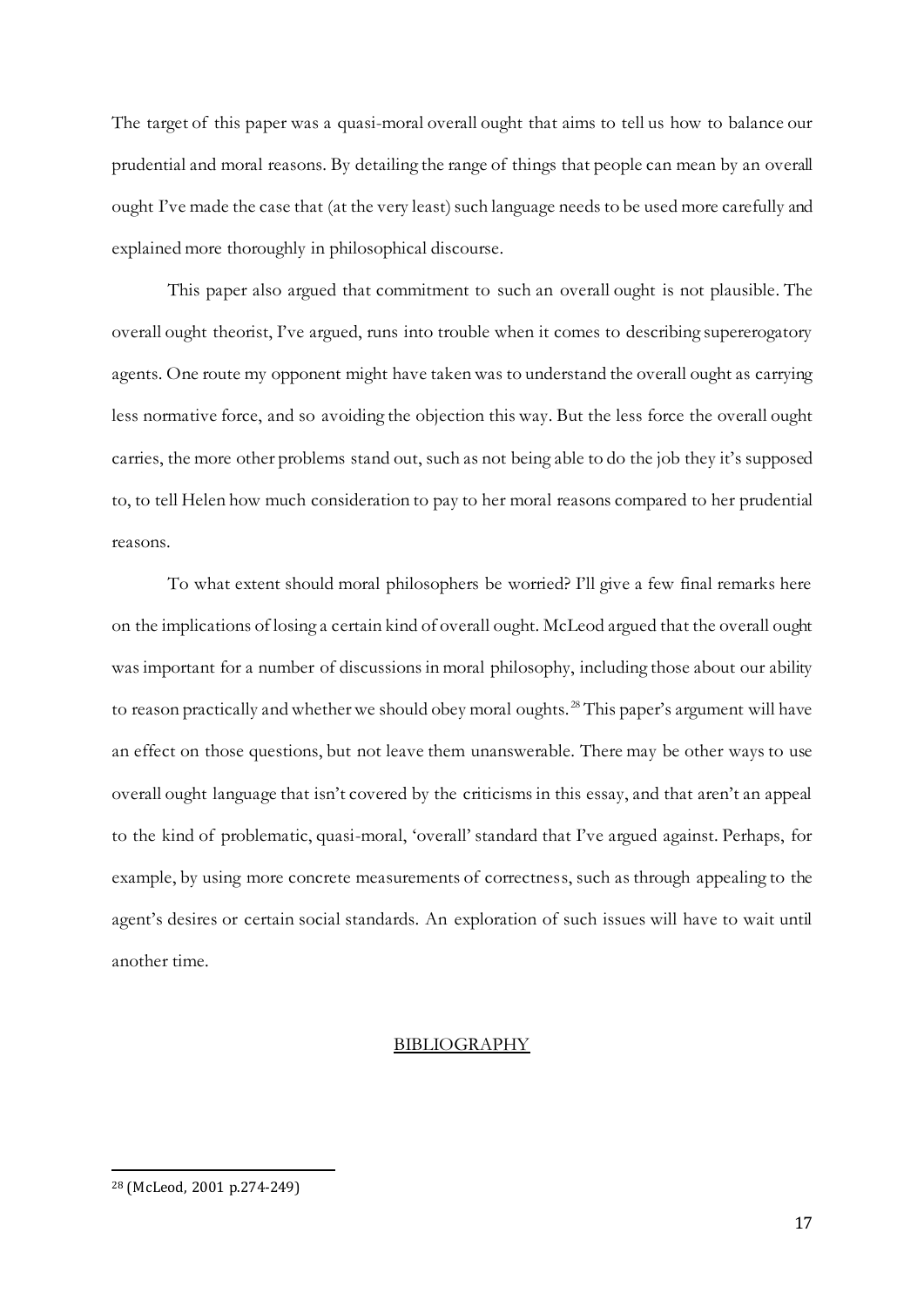Annas, J. (1984) 'Personal Love and Kantian Ethics in *Effi Briest*' in *Philosophy and Literature* pp.15- 31

Anscombe, G. (1981) 'Modern Moral Philosophy' in *Ethics, Religion and Politics: Collected Philosophical Papers Volume III,* Oxford: Basil Blackwell

Archer, A. (2016) 'Supererogation, Sacrifice and the Limits of Duty' in *Southern Journal of Philosophy* vol.54 no.3

Aristotle (2009) *The Nichomachean Ethics: Oxford World's Classics*, Oxford: Oxford University Press

Ashford, E. (2003) 'The Demandingness of Scanlon's Contractualism' in *Ethics*, no.2 pp.273-302

Baron, M. (1987) 'Kantian Ethics and Supererogation' in *Journal of Philosophy,* vol.84 no.5 pp.237- 262

Benn, C. (forthcoming) 'Supererogation, Optionality and Cost' in *Philosophical Studies*

Benn, C. (2015) 'Over-Demandingness Objections and Supererogation' in *The Limits of Moral Obligation,* Marcel van Ackeren and Michael Kühler (ed.) New York: Routledge

Broome, J. (2007) *Requirements,* available online at: http://www.fil.lu.se/hommageawlodek/site/papper/BroomeJohn.pdf

Crisp, R. (1996) 'The Duality of Practical Reason' in *Proceedings of the Aristotelian Society* vol.96 no.1 pp53-73

Dancy, J. (2003) 'What Do Reasons Do?' in *Southern Journal of Philosophy vol.XLI*

Dancy, J. (1988) 'Supererogation and Moral Realism' in *Human Agency*, J. Dancy and others (ed.) Stanford: Stanford University Press

Davidson, D. (1970) 'How is Weakness of the Will Possible?' in *Moral Concepts*, Joel Feinburg (ed.) Oxford: Oxford University Press

Foot, P. (2001) *Natural Goodness*, Oxford: Oxford University Press

Heyd, D. (2016) 'Supererogation' in *Stanford Encyclopedia of Philosophy Spring 2016 Edition*, Edward N. Zalta (ed.) Available online at: http://plato.stanford.edu/archives/spr2016/entries/supererogation/

Horgon, T. and Timmons, M. (2010) 'Untying a Knot from the Inside Out: Reflections on the Paradox of Supererogation', in Social Philosophy and Policy, vol.27 issue 2, pp.29-63

Hurka, T. (2014) *British Ethical Theorists from Sidgwick to Ewing*, Oxford: Oxford University Press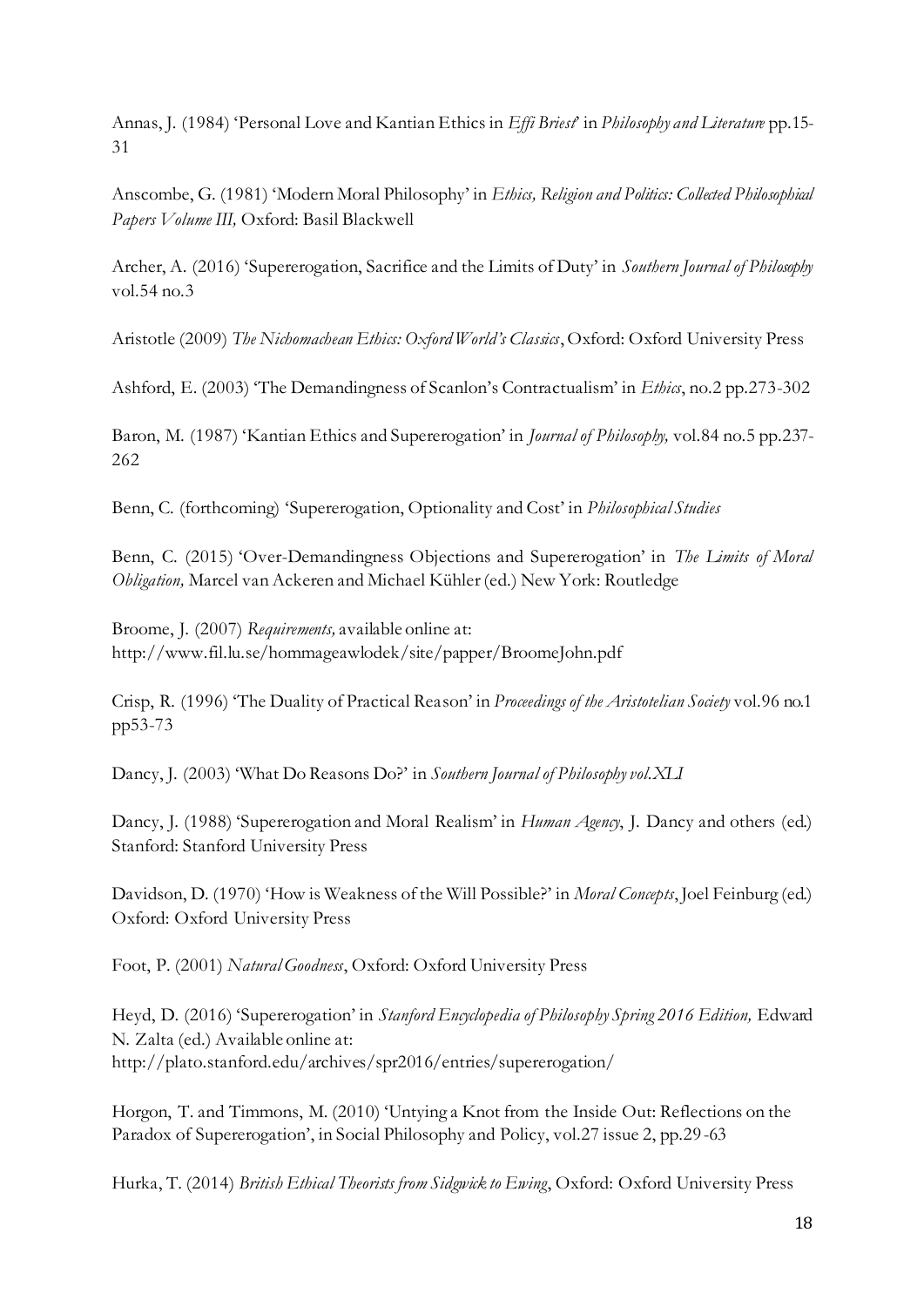Kiesewetter, B. (2017) The Normativity of Rationality, Oxford: Oxford University Press

McLeod, O. (2001) 'Just Plain Ought' in *Journal of Ethics*, vol.5 no.4, pp.269-291

McElwee, B. (2017) 'Supererogation Across Normative Domains' in *Australasian Journlal of Philosophy*, vol.95 issue 3, pp.505-516

McElwee, B. (2016) 'Demandingness Objections in Ethics' in *The Philosophical Quarterly* 67 pp.84- 105

McElwee, B. (2007) 'Consequentialism, Demandingness and the Monism of Practical Reason' in *Proceedings of the Aristotelian Society* 107 pp.359-374

Norcross, A. (2006) 'The Scalar Approach to Utilitarianism' in West, H. (ed.) *The Blackwell Guide to Mill's Utilitarianism*, Oxford: Blackwell Publishing

Pettit, P. (1993) 'Consequentialism' in P. Singer (ed.) *A Companian to Ethics,* Oxford: Blackwell Publishing Ltd.

Portmore, D. (2003) 'Position-Relative Consequentialism, Agent-Centred Options and Supererogation', Ethics 113 pp.303-322

Scanlon, T. (1998) *What We Owe To Each Other*, London: Harvard University Press

Scheffler, S. (1992) *Human Morality* Oxford: Oxford University Press

Scheffler, S. (1994) *The Rejection of Consequentialism*, Oxford: Clarendon Press

Singer, P. (2009) 'Reply to Michael Huemer', in J. Schaler (ed.) *Peter Singer Under Fire,* Chicago and La Salle: Open Court Publishing Company

Streumer, B. (2007) 'Reasons and Impossibility' in *Philosophical Studies* vol.136 pp.351-384

Stroud, S. (1998) 'Moral Overridingness and Moral Theory' in *Pacific Philosophical Quarterly* 79

Urmson, J. (1958) 'Saints and Heroes' in A. Melden (ed.) *Essays in Moral Philosophy*, Seattle: University of Washington Press

Wallace, R. J. (2006) *Normativity and the Will: Selected Essays on Moral Psychology and Practical Reason,*  Oxford: Oxford University Press

Williams, B. (2011) *Ethics and the Limits of Philosophy*, Abingdon: Routledge.

Woollard, F. (2010) Review: Peter Singer Under Fire*, Philosophical Reviews*